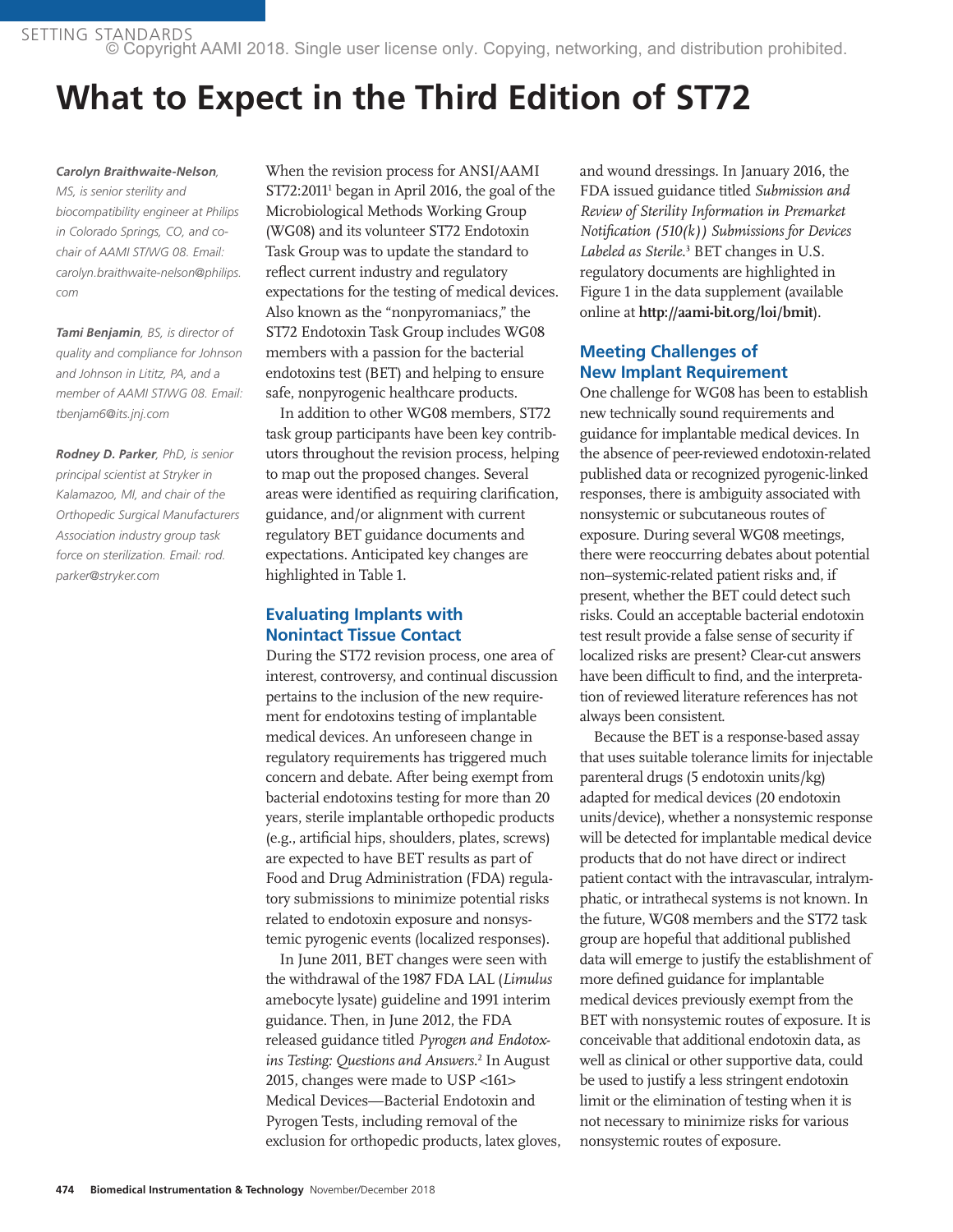#### SETTING STANDARDS © Copyright AAMI 2018. Single user license only. Copying, networking, and distribution prohibited.

| Section* | <b>Example of Expected Clarification, Guidance, and/or Alignment</b>                                                                                                                                                                                                                                                                       |
|----------|--------------------------------------------------------------------------------------------------------------------------------------------------------------------------------------------------------------------------------------------------------------------------------------------------------------------------------------------|
| 1        | The scope of the standard will remain "medical devices."                                                                                                                                                                                                                                                                                   |
| 3        | New definitions are being added.                                                                                                                                                                                                                                                                                                           |
| 4        | Minor clarifications to general quality requirements.                                                                                                                                                                                                                                                                                      |
| 5        | New requirement and clarification for sterile devices and kits, including implantable<br>medical devices that come in contact with nonintact tissue, which must be evaluated<br>for bacterial endotoxin.                                                                                                                                   |
| 6        | New section created to minimize confusion related to "nonpyrogenic" label claim<br>considerations.                                                                                                                                                                                                                                         |
| 7        | Clarification regarding sampling plans and family groupings for the testing of endotoxins.                                                                                                                                                                                                                                                 |
| 9        | Clarification and alignment related to extraction time/temperature conditions,<br>maximum valid dilution terminology (which is more applicable to devices), and<br>product and test method suitability.                                                                                                                                    |
| 10       | Additional considerations for OOS and failure investigations.                                                                                                                                                                                                                                                                              |
| 11       | Updates on the current expectations for alternatives to batch, such as having<br>nonpyrogenic end product results.                                                                                                                                                                                                                         |
| Annexes  | Annex A: updates on background BET information, including clarification on the origin<br>of current CSF endotoxin limits. Annex B: clarification and inclusion of new guidance.<br>Annex C: updates/clarification on OOS and new flowchart. Annex D: new annex for<br>component testing. Annex E: new annex with risk assessment examples. |

**Table 1.** Examples of ST72 sections and proposed key areas of revision \*Corresponding guidance provided in Annex B. Abbreviations used: BET, bacterial endotoxin testing; CSF, cerebrospinal fluid; OOS, out of specification.

In the meantime, compromises have had to be reached and will continue to be needed in order to proceed with publishing the third edition of ST72. Examples of consensus include the use of "must be evaluated" instead of "must be tested" and the use of "batch tested" when referring to which medical devices are intended to be nonpyrogenic (as described in section 5.1 and B.5.1 of the draft version of ST72). This compromise removes the explicit mandate for endotoxin testing, and in the third draft of ST72 (in section B.5.1.2), explicit guidance is included stating that the term "evaluate" does not mean "testing." However, many WG08 members are concerned that the BET will be conducted regardless of whether it is justified. As such, because implantable medical devices are such a broad category, WG08 and regulatory authorities must continue to work together to identify areas of possible exemptions for this requirement or the delineation of adequate risk assessment or endotoxin controls as an alternative to batch testing. Thus far, exemptions include implantable medical devices that have

contact with intact tissue; specific examples will be provided in the new edition of ST72.

Consistent with applying alternatives to batch testing, the new Annex E contains several factors to be considered as part of a risk-based approach and examples intended to aid manufacturers and regulatory reviewers regarding the appropriateness of alternatives to batch sampling plans. As described in Annex E, the severity of a pyrogenic response and the ability of bacterial endotoxins to cause patient harm depends on several factors. The level of endotoxin exposure, rate of exposure, location of exposure (e.g., intravascular, intralymphatic, intrathecal, intraocular, etc.), and weight of the patient should be considered.

## **Proposed Areas of Alignment and Harmonization Efforts**

Other key areas of focus during the ST72 revision process have centered on desired alignment with other BET regulatory documents (as noted above). Because it contains relevant instructions for medical devices, the WG08 co-chairs have been actively working to achieve alignment in the future with the next



## **Sterilization and Reprocessing** *Horizons***: Call for Papers**

Healthcare personnel face a constant challenge in properly sterilizing and reprocessing medical devices to protect patients from healthcare-acquired infections. That's why the spring/summer 2019 issue of AAMI's award-winning *Horizons* supplement will focus on the topic of sterilization and reprocessing.

Article summaries are due by **Dec. 4** and full-length manuscripts by **Jan. 15, 2019**. For more information, visit **www.aami. org/callforpapers**. Questions can be sent to Joe Sheffer at **jsheffer@aami.org**.